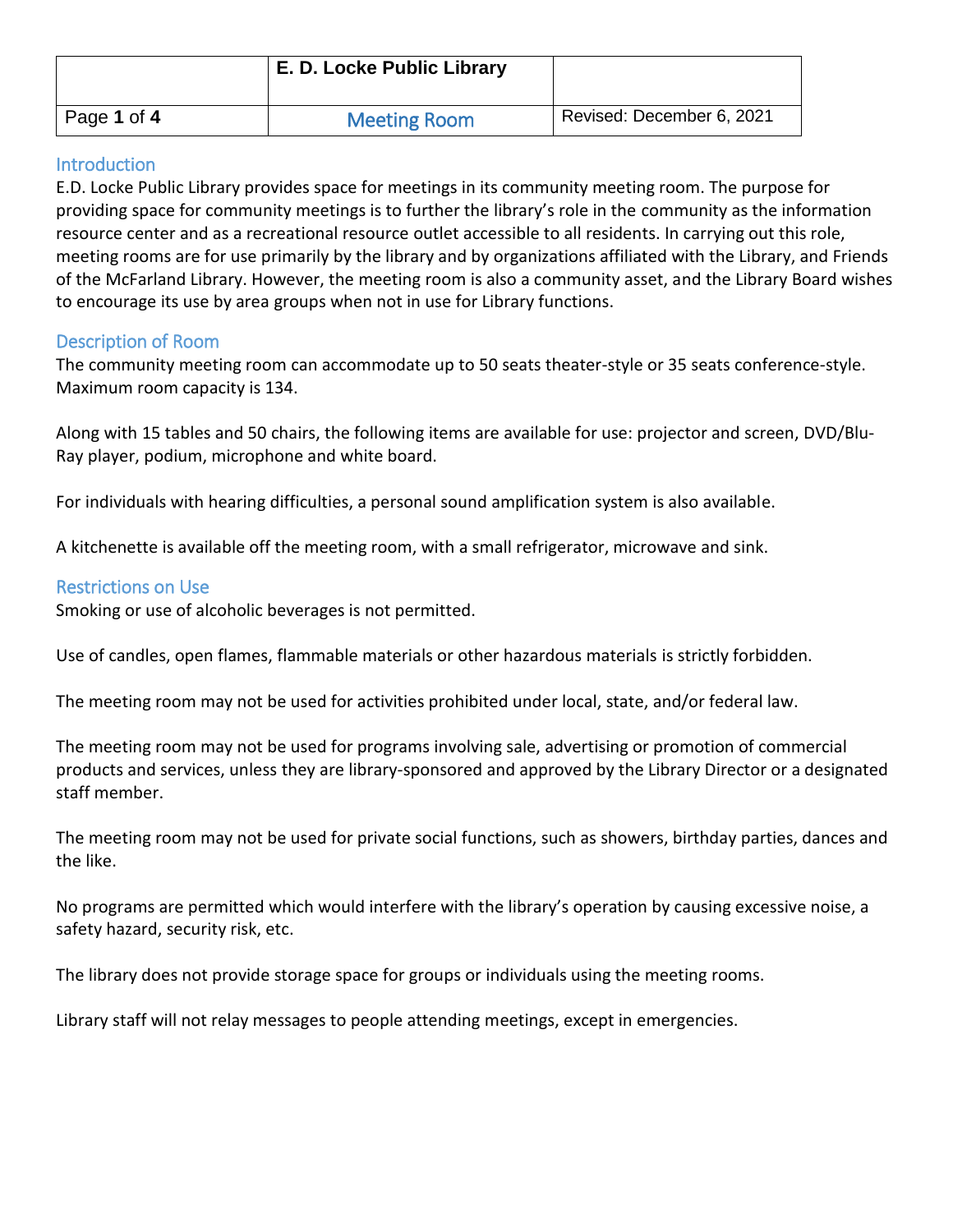|             | E. D. Locke Public Library |                           |
|-------------|----------------------------|---------------------------|
| Page 2 of 4 | <b>Meeting Room</b>        | Revised: December 6, 2021 |

No signs, posters, displays, etc. promoting a meeting may be placed anywhere in the library or on its premises without approval of the Library Director or a designated staff member.

### *Meetings must end on time so the room may be prepared for other meetings.*

No soliciting or canvassing of library patrons is permitted.

All programs for groups comprised primarily of people under age 18 require the presence of a responsible adult at all times. Parents of children under age 7 must remain in the library building for the duration of the meeting and retrieve their child immediately at the end of the meeting. This provision also applies to any adult who may bring the children of friends or relatives, etc. to a meeting. Children left anywhere in the library unsupervised by a responsible adult shall be subject to the provisions of the library's Unattended Children Policy.

The library reserves the right to refuse to book meeting room space for groups that do not comply with the guidelines of this policy.

### Reservations for Rooms

Priority will be given as follows: 1. Library-sponsored programs, 2. Library Board, 3. Friends of the McFarland Library, 5. Other Village of McFarland governmental units. 6. Community and other not-for profit groups presenting programs or meetings of an informational, educational, cultural, or civic nature.

An application can be obtained and submitted online by going to mcfarlandlibrary.org or a paper copy can be obtained and submitted at the circulation desk.

Applications must be turned in no later than 4:00 pm the Friday before the week in which a reservation is requested (Monday-Sunday), to avoid confusion and facilitate smooth scheduling.

Applications are accepted up to three months in advance.

Groups will be limited to two reservations per month.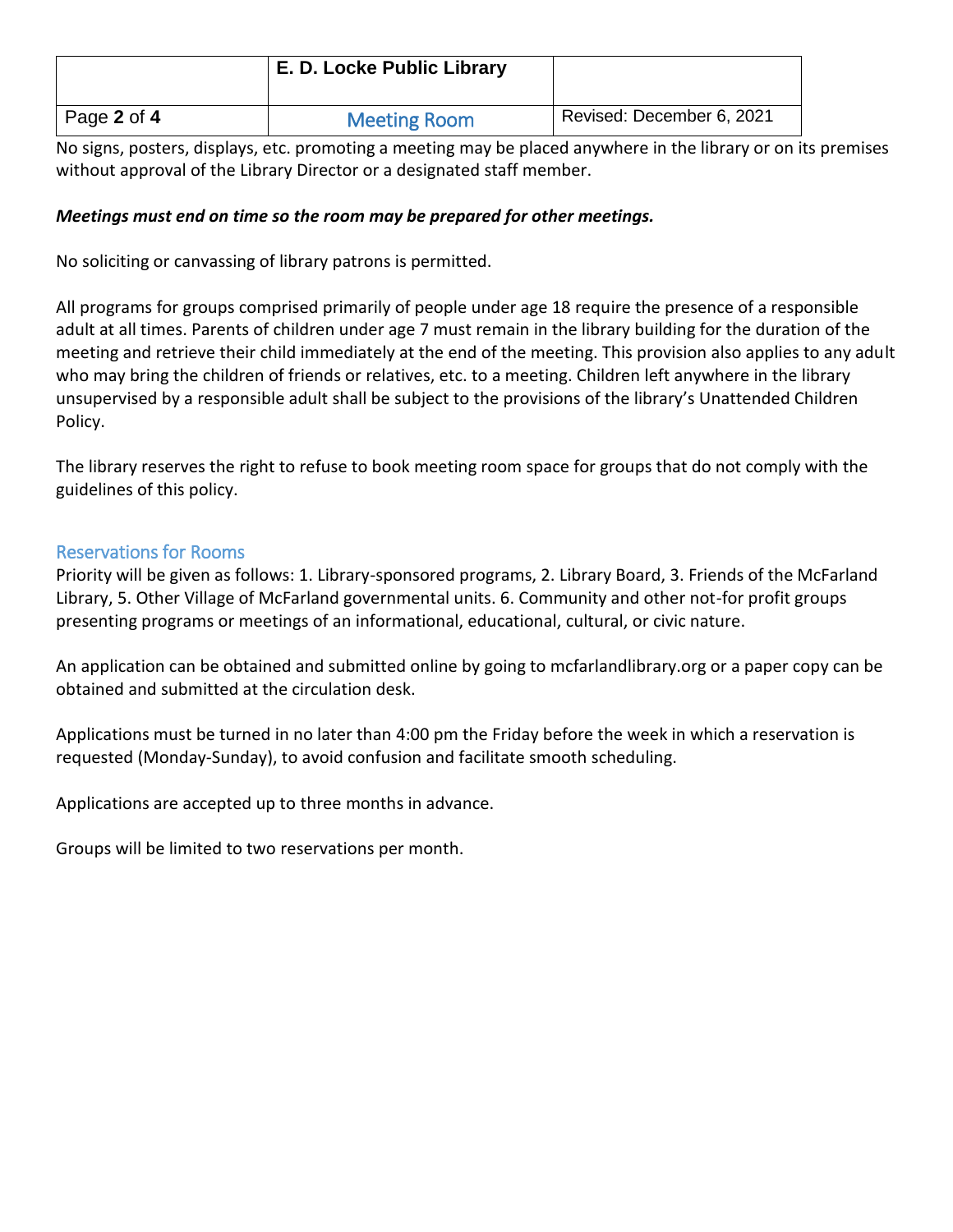|             | E. D. Locke Public Library |                           |
|-------------|----------------------------|---------------------------|
| Page 3 of 4 | <b>Meeting Room</b>        | Revised: December 6, 2021 |

## Cancellations

24-hour notice of meeting cancellation is required by phone or in-person. Because the meeting room is a community resource, repeated failure to give advance notice will result in denial of future requests.

In the event of a cancellation, the group's leader is responsible for notifying group members.

The library reserves the right to cancel a reservation by the general public with 2 weeks' notice whenever the room is needed for library purposes.

In the event that the library is unexpectedly closed, meetings scheduled during that time will be cancelled. Every effort will be made to contact the group holding the reservation.

# Hours Available

The meeting room may be available from 7:30 a.m. – 10:00 p.m. Monday-Friday, 9:10 a.m. – 10:00 p.m. Saturday, and 11:45 a.m. – 10:00 p.m. Sundays. Meetings that extend after library open hours must begin during library open hours. Arrangements with library staff must be made if groups would like to access the room before open hours.

Library staff will not be available for assistance before and after library open hours.

Library open hours are as follows: Monday-Thursday 9:00 a.m. – 8:00 p.m., Friday-Saturday 9:00 a.m. – 5:30 p.m., and Sunday 12:00 – 4:00 p.m. The meeting room is not available on days that the library is closed.

At the discretion of the Library Director or designated staff, certain time slots may not be made available if there is expected heavy use of the library and its parking lot.

# Fees and Admission Charges

No fees will be charged by the library for use of meeting room by non-profit, volunteer, and community groups; however, voluntary donations are appreciated to defray costs of maintaining the room.

Businesses and commercial entities using the room for not-for profit activities will be charged the fee of \$10 per hour.